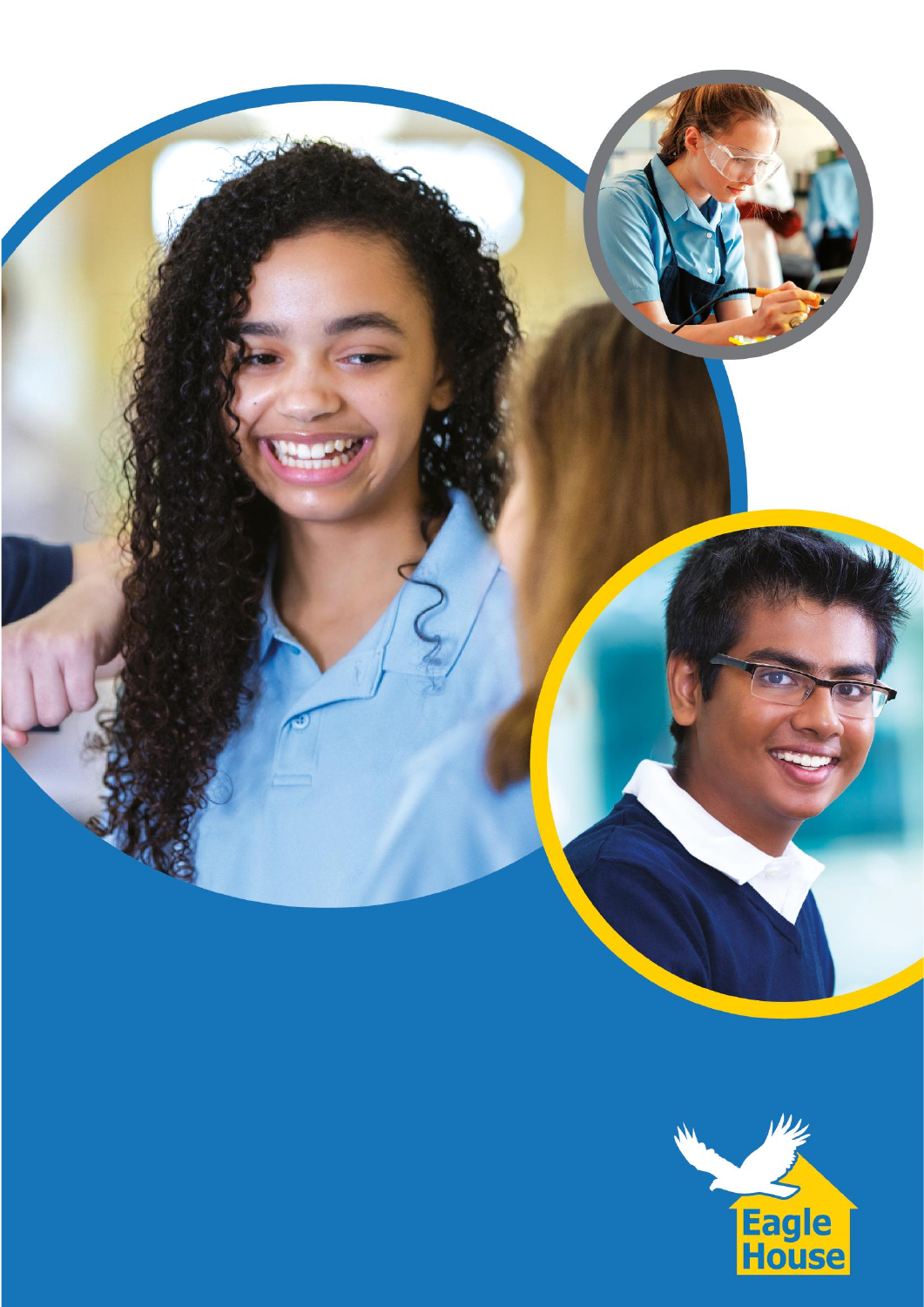# **Eagle House School (Sutton)**

Welcome to Eagle House School (Sutton). We are a specialist co-educational secondary school for young people aged 11-19 years with a primary diagnosis of an autistic spectrum disorder and additional needs such as ADHD, speech & language difficulties, sensory issues and associated behavioural difficulties. Eagle House School (Sutton) is part of the Eagle House Group of independent specialist schools (4-19yrs) accepting children and young people from across the full spectrum of autism. We have achieved the highly sought NAS accreditation. We strive to provide a school environment that is understanding of each young person's autism allowing them to grow in confidence, achieve in their studies and start to develop friendships – often for the very first time. We recognise the issues that our young people face within their daily lives and work with them throughout their school career teaching them how to better manage their autism, to develop their independence skills, to embed a clear work ethic and move towards a fulfilling and exciting future beyond school and college.

## **Upper and Lower pathways**

Within school we provide a full and stimulating curriculum that seeks to challenge our young people. This is delivered via an upper and lower pathway structure, offering a differentiated curriculum to each learner taking their social, communication and academic abilities into account. We work within the National Curriculum ensuring it is delivered with empathy, structure, understanding and with a strong autism focus.

To ensure a successful transition through to adulthood, we have an upper and lower pathway 6th Form Centre. The upper pathway supports young people in to a college course of their choice and provides appropriate work and vocational opportunities. We have developed individualised pathways and courses with a view to creating a balance between support and independence for each learner with the knowledge and security of working with their learning and job coach, who will encourage and support them throughout. The lower pathway similarly includes vocational opportunities with support and works to build on each learner's independence and work skills be that externally, or within school itself. Both pathways include essential travel training.

# **A typical day**

A typical school day starts at 8.30am and ends at 3.15pm (2.00pm on Fridays). As the majority of our learners have an early start to their day we offer an optional Breakfast Club ensuring learners are relaxed and ready for a busy school day.

Key stage 3 and Key stage 4 learners are carefully selected for placement within a small class group, typically of 6, suited to their abilities. They have a class tutor, learning support assistants and, unlike a mainstream secondary school, they will tend to have the majority of their lessons within their own classroom. This serves to help them with organising themselves and reduces anxiety, often raised, with moving to different classrooms for different subjects. That said, learners have their science lessons in our fully equipped science laboratory, music lessons in our purpose built music studio, ICT in the multiscreen ICT suite and weekly sports activities in our all-weather multi activity games area. Learners are also offered opportunities to go swimming, horse riding and take part in other recreational activities on a weekly basis.

We follow the National Curriculum for all subjects, from Entry Level to GCSE (where appropriate), providing an exciting breadth of accredited courses (see our website for more details). As a specialist school, we carefully differentiate courses for each learner ensuring they are suitably challenged and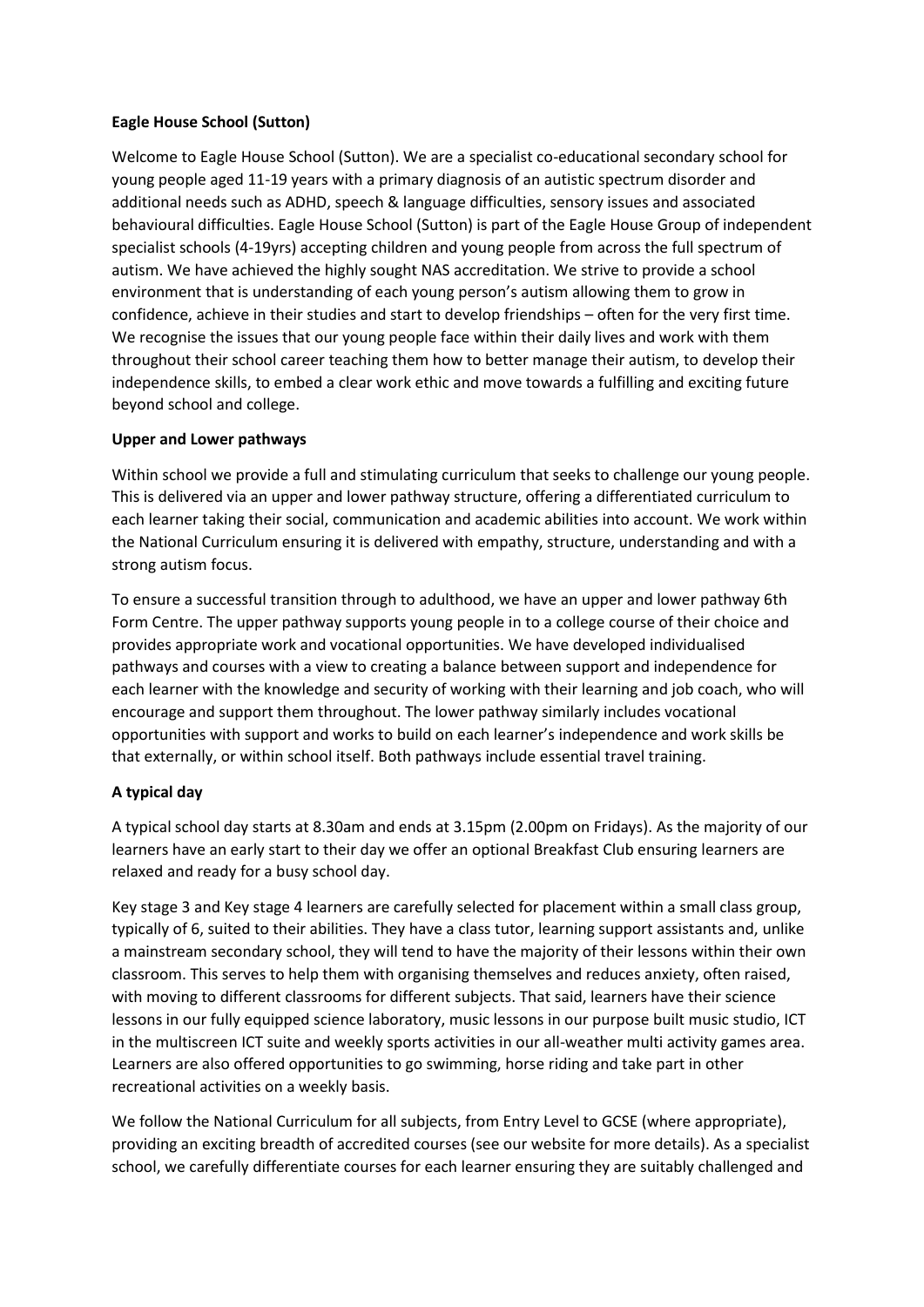successful. Our learning support assistants are always on hand and trained to support our learners in their lessons, across all subjects, throughout the school day.

All learners are academically assessed for progress every term, without the pressures experienced within a mainstream school and with scrupulous preparation for any examinations they may take at the end of Key stage 4 depending on **their curriculum subject courses.**

## **Autism approaches in the classroom**

Each classroom is designed to incorporate individual work stations and a central station for group work. We follow the TEACCH© approach for structured learning, which ensures that every learner understands where to go, what to do and when their work starts and finishes. We support our learners with clear, visual timetables and visual instructions suited to their needs. This approach builds confidence, independence, aids their learning and reduces anxiety.

As autism specialists, we have a key focus on supporting all learners with their personal development. Each learner has a Personal Development Plan (PDP), which addresses their needs in relation to their autism, their social skills and their emotional wellbeing. Every learner has a comprehensive Behaviour Support Profile (BSP) to complement their PDP. This plan works with both the learners` strengths and difficulties in order to create clear strategies that minimise the impact of their autism.

We know that anxiety can escalate at times and whilst we work closely with learners to reduce this, there may be times when their behaviour can be more challenging. All school staff are trained in the use of physical intervention (Team TEACH©) should it be required. This may be used to support a learner, finding themselves in a heightened state of anxiety. This ensures that all learners remain safe and are given a pre-selected safe space of their choice in which to relax and calm.

# **The Curriculum Access Team (CAT)**

As a specialist autism school, we have our own onsite therapy team led by our clinical psychologist (autism specialist). Our CAT is comprised of speech and language therapists, occupational therapists, psychologists and a student wellbeing officer. The team work in partnership with class groups to support learners to access their learning through full class working and individual work (via their Education, Health & Care Plan) using autism specific approaches. Therapists are involved with every learner from day one, conducting a six week period of assessment focusing on a learner's strengths and difficulties. This provides every class group with the necessary information required to develop an individualised pathway for every young person with the appropriate support. The CAT will continue to work with, support and assess each learner throughout their school career. This is enhanced by the work of our student wellbeing officer, who works closely with learners, the CAT and families to create a unique and holistic approach.

### **The Eagle House Approach**

We use a variety of autism-focused approaches, which serve to enrich every learners school experience and are embedded in everything we do. This combined approach is based on best practice, experience and innovation.

Our four core approaches are based on positive behaviour support and incorporate –

- The Ziggurat Model©; a highly acclaimed approach for designing interventions for autism
- TEACCH©; a structured learning approach incorporating visual support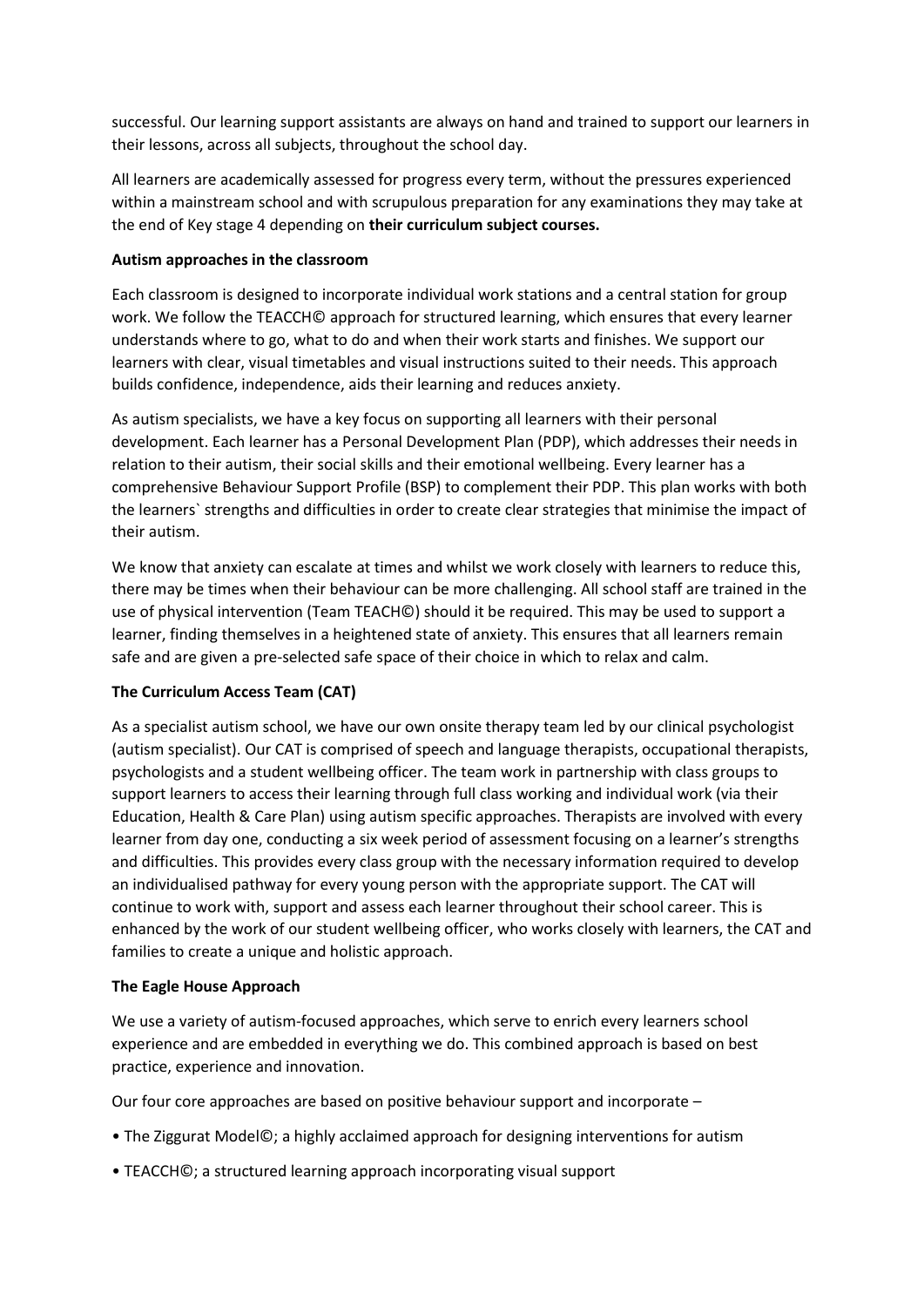• 'the little group` Approach'©; our own attention approach that seeks to increase each learner's motivation to learn

• PODD© (Pragmatic Organisation Dynamic Display); an augmentative communication system for pre-verbal and lower level verbal learners In addition to our core approaches, our CAT provides a range of autism-specific approaches tailored to the needs of each learner.

We believe that learning can only be achieved when key elements have been addressed including a learner's health, sensory and wellbeing needs, their level of motivation and their social and communication needs. Using our core approaches, we ensure every learner is readily equipped to achieve their full potential across all areas.

## **Reward System**

Motivation can be a challenge for our learners. We develop a personal profile for each young person and develop our knowledge of their likes and dislikes. We set individual reward targets with learners quickly gaining the motivation to work hard in order to reach their reward goals. Our reward system promotes an interest in learning and celebrates individual achievement. Depending on a learner's abilities, rewards are given either immediately, after work completion, when they have reached a specific personal goal or have collected points towards a larger target behaviour. Rewards can be tangible or sociable and are always appropriate to the individual learner.

## **Extra-curricular activities**

Our learners have the opportunity to 'get involved' and experience a wide variety of extra-curricular activities throughout the school year, be it through daily lunch time clubs or residential offsite visits.

### **Music**

We have a fully equipped music and recording studio rich with opportunities for 'hands on' instrumentalists; from rock & pop to world music and the classics. Learners are taught how to play a range of musical instruments and work towards performing in bands, which rehearse, record and perform together. Class groups follow accredited courses and individual tuition is offered for learners working towards graded exams (Trinity College). For the budding DJs, learners can also use the latest technology in music with our fully equipped sound and mixing desks.

### **Sports**

We have a sports curriculum that offers learners the opportunity to try a variety of sports and games, whilst developing their physical strengths and addressing their sensory needs. These weekly lessons encourage learners to discover sports that they enjoy with the aim of them continuing with regular exercise in to adult life.

Onsite facilities include an all-weather games area, an adventure playground, a fully equipped work out room and trampoline. Horse riding and swimming are weekly features of a learner's timetable with an annual swimming gala for those with a more competitive edge. We regularly enter teams for a local inter-school football competition.

# **Education**

Every class group enjoys regular educational offsite trips with the aim of enhancing their learning in a different environment thus broadening every learners experience and generalising the work they have done in school. Every offsite trip is a teaching opportunity where they learn about money, shopping, independence skills and travel training.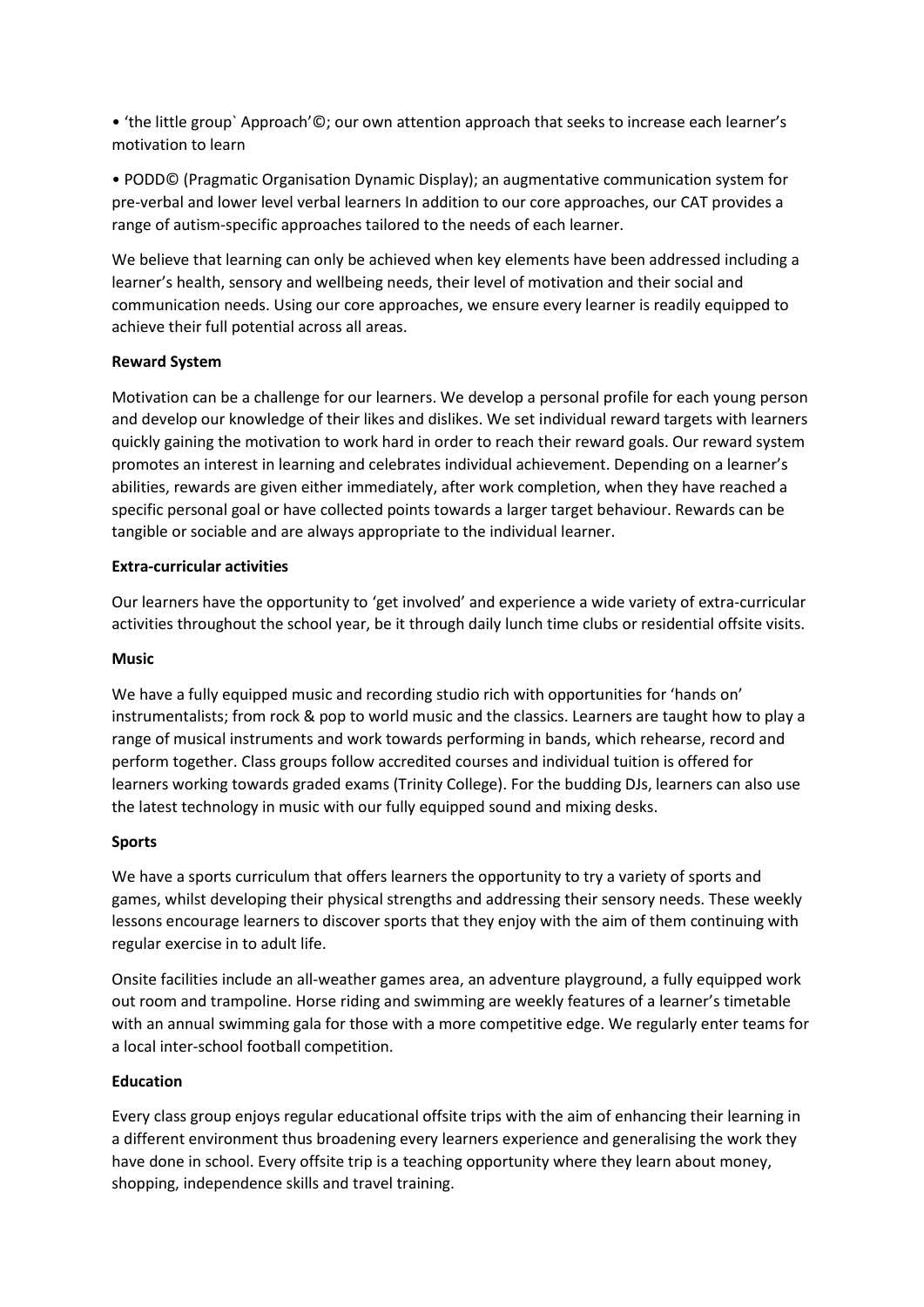With London on our door step, classes visit exciting destinations such as the Science/ Natural History Museum, Buckingham Palace, the Tate Modern, Duck Tours, the Tower of London, HMS Belfast and Kew Gardens to name but a few. Many classes make an annual visit to Chessington World of Adventures, which proves very popular. Regular local trips include vocation based visits to a local garden centre, trips to Sutton to learn about shopping and for our older learners, weekly visits to local colleges.

Some learners can take advantage of an annual residential visit to Leiston Abbey, where they work side by side with classical musicians from Procorda to learn about music, drama and prop making. When they return, they do a performance for the whole school and their parents/carers. This has become very much embedded in the annual school calendar.

# **Competitions**

We feel that healthy competition is important for some of our learners so every year we enter teams for the Sutton Science Challenge against other local schools. Our teams have been very successful, winning on a number of occasions in this competition.

Our learners have also achieved success in the Sutton Shakespeare Drama Festival, where they demonstrate their acting prowess in front of a full audience – a big achievement for young people with autism. Friday & Lunchtime Clubs – Every September, learners are given the opportunity to select Friday afternoon and lunchtime clubs they wish to try. They are free to move between clubs throughout the year giving them the opportunity to try something new. Clubs include fun and stimulating choices such as music club, drum club, yoga, Zumba, drama club, ICT club (including Minecraft and animation), art club, photography and board games.

### **Our parents and carers**

We feel very strongly that parents are a central part of a learner's support team. We work hard to ensure we have close communication with parents involving them in all key educational decisions. Parents are always encouraged to contact the school or arrange to meet with their child's class teacher or therapist whenever they need to.

We offer three Parent - Teacher evenings throughout the school year, where parents and carers are invited in to school to discuss their child's progress.

We believe in offering support to families where required, and do so via our onsite student wellbeing officer. Bringing up a child with autism can be very isolating and our student wellbeing officer will support parents and families by bringing them together for mutual support and answering any questions or concerns they may have.

Parents and carers are also invited to regular whole school events such as our Christmas Celebration and our summer Celebration Day, which we hold at the local Secombe Theatre in Sutton. This gives learners the opportunity to show their skills on a variety of instruments, singing, dancing, art and drama.